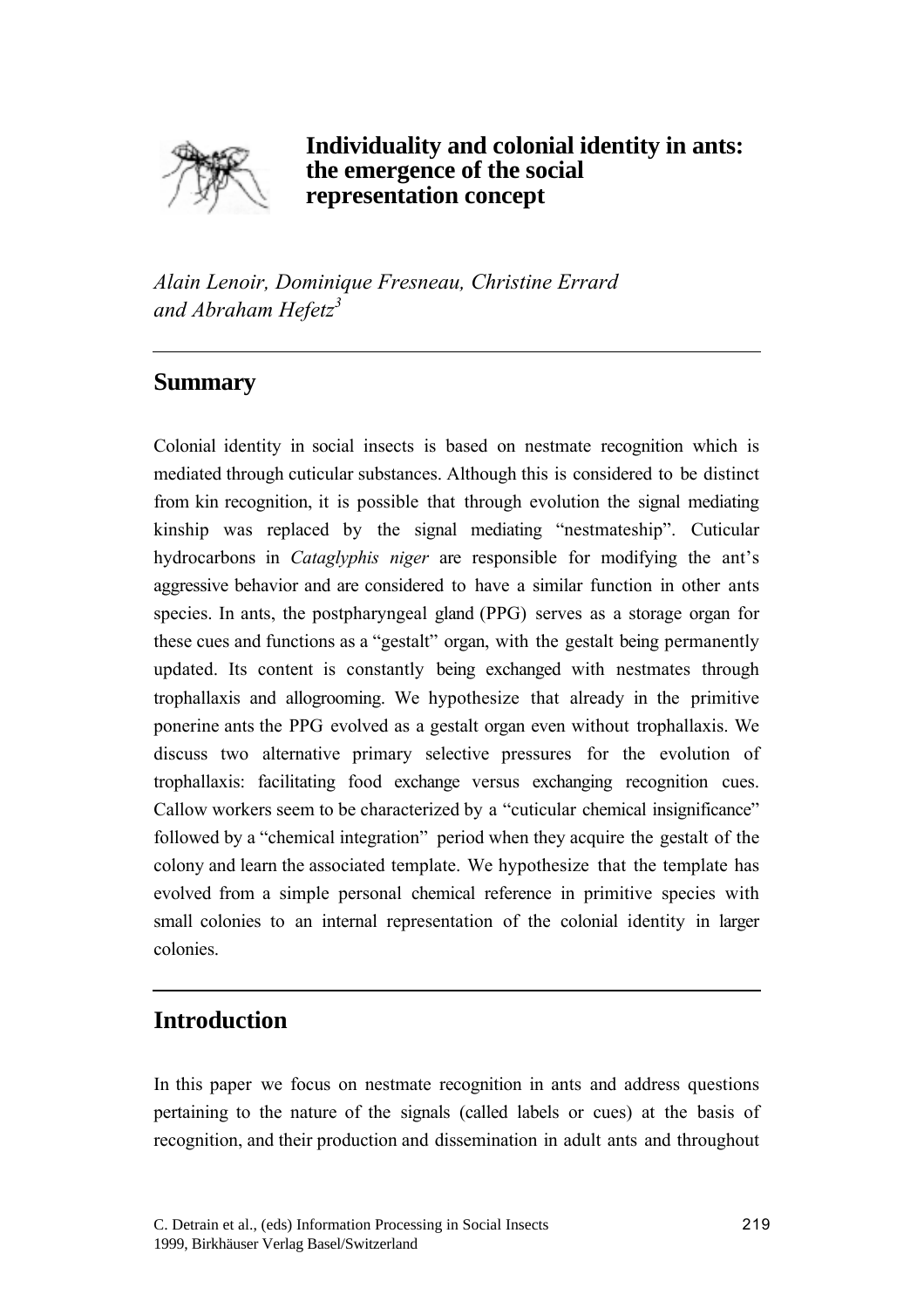ontogenesis. We discuss the mechanisms (decision rules) underlying the behavior of an individual facing another individual: whether amicable or aggressive behaviors following comparison of the perceived signal with its own reference (called a template). We further discuss how this template is constructed. Finally we introduce the notion of social representation: does the ant have an integrative representation of its social environment or does it react according to simple rules?

### **Nestmate versus kin recognition**

Nestmate recognition is not to be confused with kin recognition. These two phenomenon are indeed different. Nestmate recognition is typically manifested by rejecting alien intruders or preferentially transporting nestmate brood. Kin discrimination, on the other hand, is defined as the differential treatment of relatives according their level of relatedness so as to increase their fitness (nepotism) [1-3]. Since in most ant colonies relatedness is greater than zero, nestmate recognition can constitute a form of kin discrimination. However the evidence that the template is acquired by exposure and learning at the callow stage, suggests that these two phenomena are not necessarily linked. Indeed there is only limited evidence of nepotism, the expressed behavior of kin discrimination in social insects. Demonstrating kin recognition is still hampered by many methodological difficulties, and the obtained results have been criticized [4]. In honeybees there is evidence for kin recognition [5,1], but the degree of preference shown by workers for close kin is small and whether it has an impact on the fitness of the larvae is still uncertain. In ants and wasps the few studies conducted could not find evidence for within-colony discrimination [6-9]. Recently DeHeer and Ross [10] failed to demonstrate nepotism in multiplequeen colonies of the fire ant *Solenopsis invicta*. In agreement with Vander Meer and Morel [11] we consider that "virtually all recognition studies on ants involve nestmate recognition rather than kin recognition".

Although this dearth of evidence is due to the lack of necessary tools for measuring kin discrimination, we would nonetheless like to present an alternative explanation. The primary selective pressure for developing a recognition system may indeed have been the process of kin selection. However, when more complex societies evolved, i.e., multiple mating by the queen and polygyny, selection pressures led to developing a nestmate recognition system that was not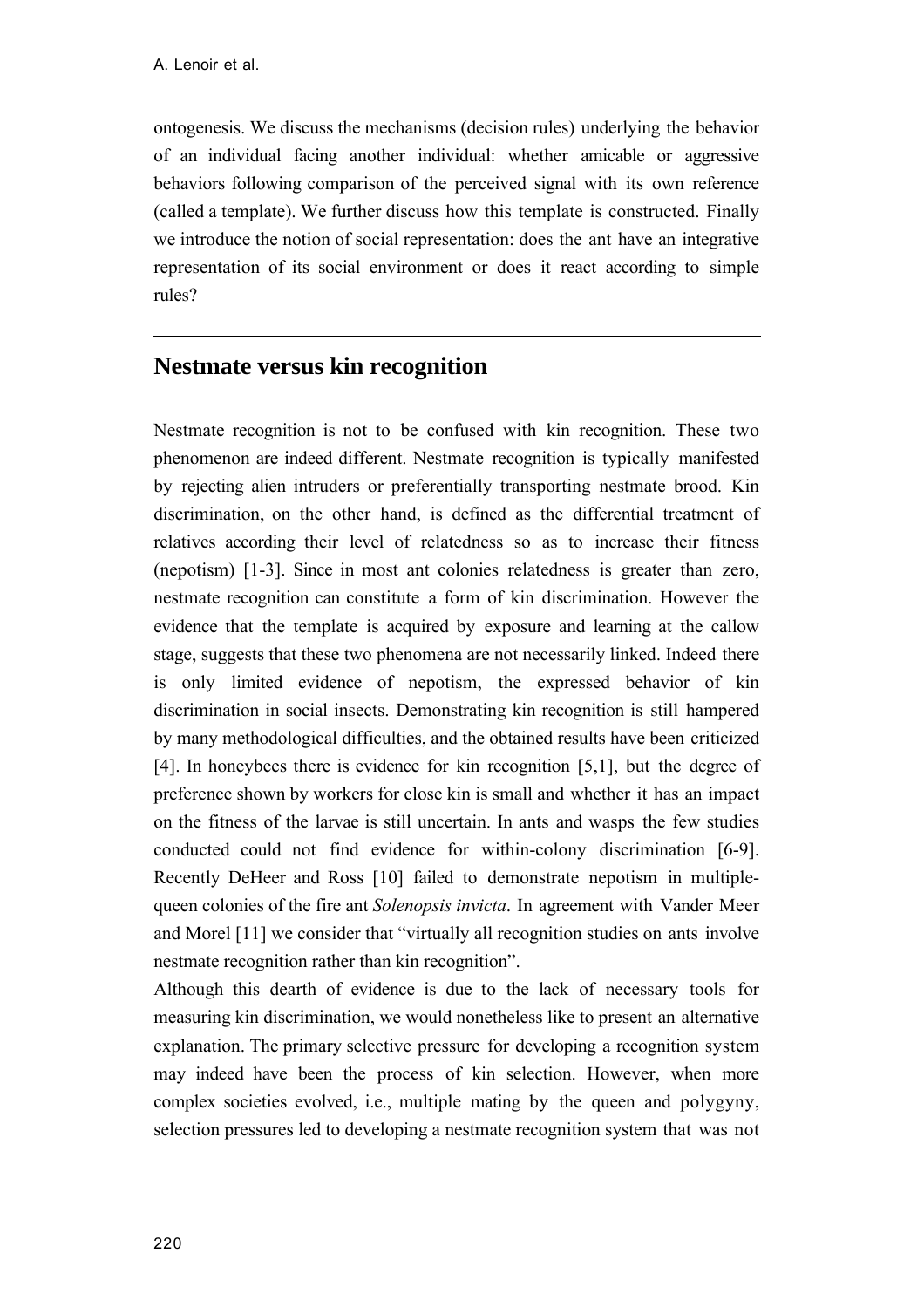necessarily linked to kin. For example, Keller [3] hypothesized that polyandry which increases intracolony variability could explain the low level of nepotism in bees. It was parsimonious to adapt the system that had already developed for kin recognition for nestmate recognition, and therefore kinship became replaced by *nestmateship* (called also *fellowship* [12]). If this is indeed true, it means that these societies have lost the ability to recognize kin, which would explain many of the observed phenomena. For example, kin recognition is demonstrable in the primitively social bee *Lasioglossum zephyrum* [13] (and possibly honey bee), whereas in the ants all efforts to demonstrate this phenomenon have failed.

## **Signals of nestmate recognition: the role of cuticular hydrocarbons**

It is a basic observation that when two ants encounter they may already recognize each other from a very short distance (1-2 cm), but generally physical contact is needed. The contact can be made anywhere on the partner's body, indicating that the signal is widely spread on the cuticle. Cuticular lipids, including hydrocarbons, have a primordial role in protecting the insects against desiccation and invasion of micro-organisms or toxins. In social insects their hydrocarbon constituents may also have a determinant role in nestmate recognition [14,15]. This point is largely controversial as indicated in recent review papers[4,11]. Two approaches have been developed to test this role of hydrocarbons: correlation and experimental studies.

#### **Correlation studies**

Cuticular hydrocarbon composition is highly diverse and modern techniques permit the identification of more and more substances. For example, early analysis of cuticular lipids of *Myrmica incompleta* revealed 19 hydrocarbons [16] whereas further analyses resulted in the identification of 111 substances [17]. Recent analyses of the postpharyngeal gland secretion, representative of the composition of cuticular hydrocarbons (see below), in seven species of *Cataglyphis* resulted in the identification of a total of 242 different hydrocarbons [18]. Generally 30 to 60 substances are found in a given species. Similar to those found in other insects, they are species specific exhibiting qualitative variations,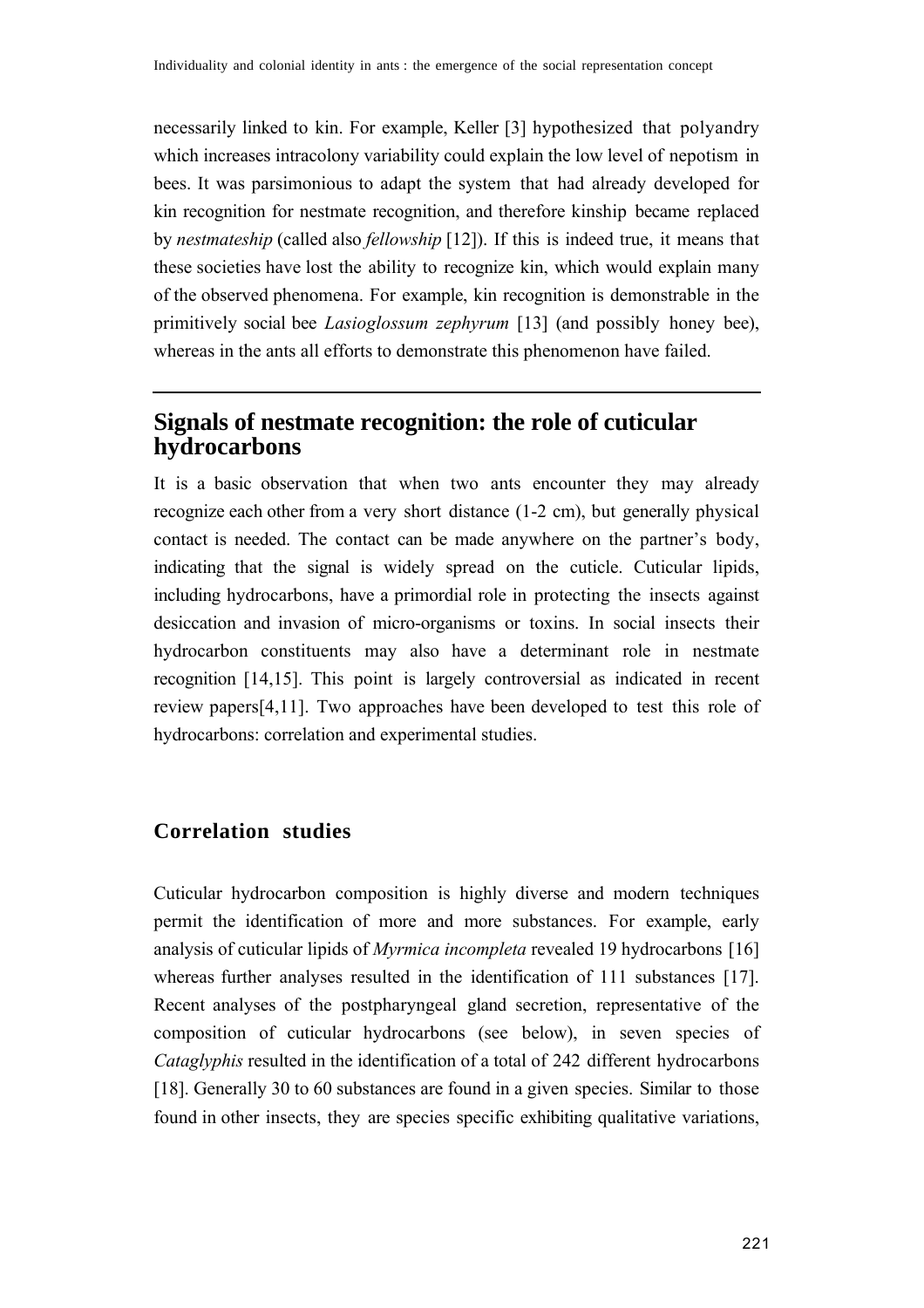and also present intraspecific quantitative variations. They were accordingly used for chemosystematic studies [14,18].

The hydrocarbon profile can also be characteristic of the population, rendering it a good index of speciation as was studied, for example, in the genus *Cataglyphis* [18,19]. More important is the fact that they are also colony, caste, and subcaste specific [14,20]. In all these studies the authors assessed the differences in hydrocarbon composition using a multivariate analysis, demonstrating that the colonies were well discriminated. A correlation was also found between the hydrocarbon pattern similarity and the closed nature of the colonies in *Cataglyphis cursor* [19]. All these findings do not provide unequivocal proof of the role of hydrocarbons, but they are indicative, taking into account the limitations of correlation studies.

### **Experimental studies.**

The removal and replacement of cuticular compounds have provided indications for their role in nestmate recognition. Hydrocarbons are efficiently collected by rinsing the ant with apolar solvents. Corpses of workers treated thus were consequently not recognized as nestmates but considered as neutral. Upon application of the extract to surrogates, these became considered as alien workers and were consequently aggressed [see 11]. These results are difficult to interpret because a total body extraction contains additional exocrine products, as was observed in *Solenopsis invicta* which contained large amounts of alkaloids. In this latter ant it was impossible to devise an appropriate bioassay for nestmate recognition, probably due to this high contamination [11]. A solvent rinse also includes lipids other than the hydrocarbons that are found on the cuticle. Therefore this kind of experiment can at most lead to the conclusion that cuticular lipids are involved in recognition, but not necessarily hydrocarbons (fatty acids seem to be involved in the cuckoo ants [21]). Nevertheless it does confirm that the substances present on the cuticle are involved in recognition, and hydrocarbons by virtue of their dominant presence are likely candidates for constituting the signal. Recognition pheromones are spread throughout the body surface and, even if they constitute a monomolecular layer on the epicuticle there is a need for large quantities of material.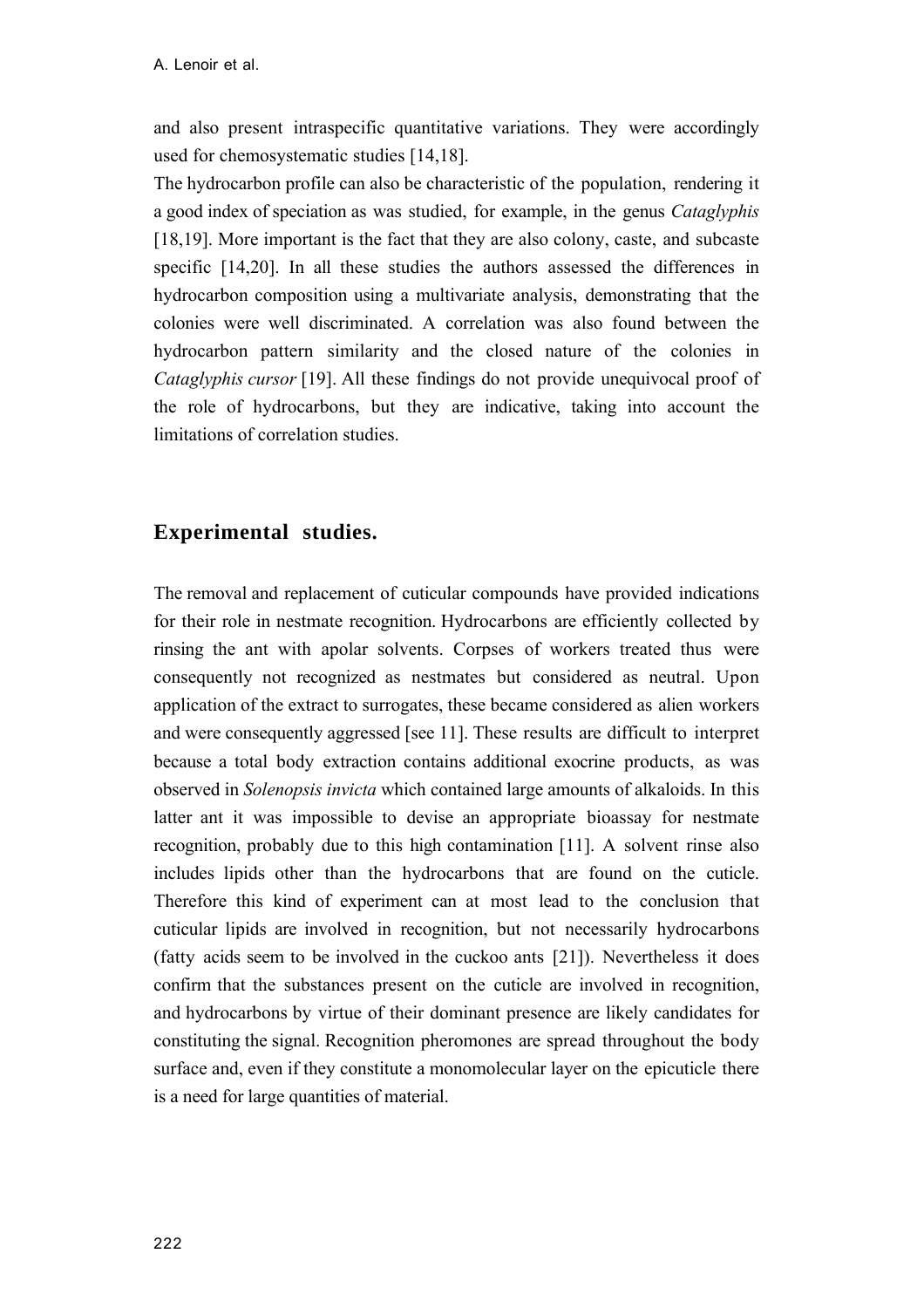Chemical supplementation experiments comprise another approach and have been conducted in bees [see 4] in which nestmate recognition was modified by applications of a  $C_{32}$  hydrocarbon. In the ant *Camponotus vagus*, applications of (Z)-9-tricosene induced some aggressive behaviors and intense antennations from the nontreated nestmates, indicating that the recognition cues had been modified [22]. These experiments are not conclusive since many compounds that are applied exogenously may elicit aggression toward the ants.

#### **The PPG**

Recent studies on this gland (idiosyncratic to the Formicidae) have enabled considerable progress in our understanding of the elaboration of colonial odor in ants. The PPG contains hydrocarbons that are congruent with the cuticular ones [23-25]. This suggests a link between these two body parts, and that the PPG contains the recognition cues. Several studies using the PPG content (and thereby avoiding contamination of secretions from other sources) have confirmed its role as a modifier of aggressive behavior. This was shown in *Cataglyphis niger* (Formicinae) and *Manica rubida* (Myrmicinae) where application of a nestmate's PPG on an alien ant reduced the aggression generally exhibited towards the latter, whereas application of an alien ant PPG secretion on a nestmate resulted in augmented aggression by her nestmates [26,27]. The complementary results obtained with ants from two different subfamilies suggest that the role of the gland as a modifier of aggressive behavior may be a general phenomenon in ants.

#### **Causative experiments confirming the role of hydrocarbons in nestmate recognition**

To test the specific role of hydrocarbons in nestmate recognition, PPG secretion of *Cataglyphis niger* was fractionated by column chromatography into hydrocarbons (hexane elution) and more polar lipids (chloroform: methanol elution) ( Lahav et al, in prep.). Of these two fractions, only the hydrocarbons modified the ant's aggressive behavior. Interestingly, augmented aggression towards a nestmate applied with an alien ant hydrocarbon fraction was much more pronounced than decreased aggression towards an alien ant applied with a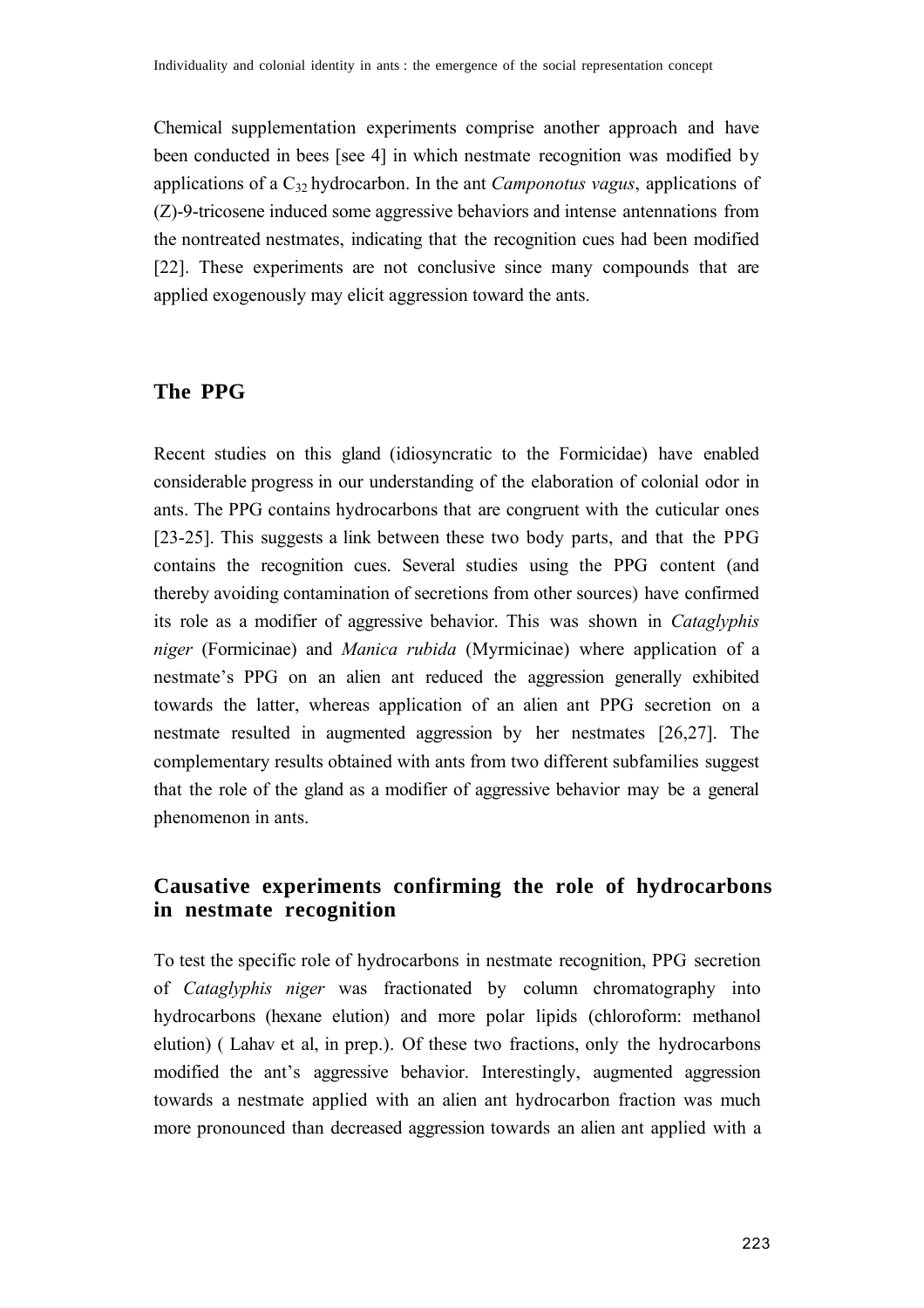nestmate's hydrocarbon complex. This may suggest that the mechanism of recognition relies on detecting differences rather than sameness.

# **A model of the production and dynamics of colonial odor: the gestalt model. A revisitation of the role of trophallaxis**

The use of the PPG as a source for nestmate recognition cues is very adaptive. Since it opens to the mouth cavity the secretion can be readily applied onto the body surface by self-grooming. The position of the gland also facilitates exchange of substances between members of the nest, promoting the rapid distribution of the scent within the colony. Moreover, any new substance that is introduced into the colony can be quickly incorporated and distributed among the nest members and thus become a part of the recognition system. Thus the PPG can be regarded as a perfect gestalt organ.

The gestalt model was first proposed by Crozier and Dix from theoretical considerations [28], and later behaviorally demonstrated in various *Leptothorax* species [29,30]. Recent studies using radioactive tracers have confirmed this role of the PPG. In *Cataglyphis niger* the gland would appear to be only a place for storage, rather than synthesis, of hydrocarbons [25]. According to these authors



*Figure 1 Intra- and interindividual hydrocarbon flow in the ants*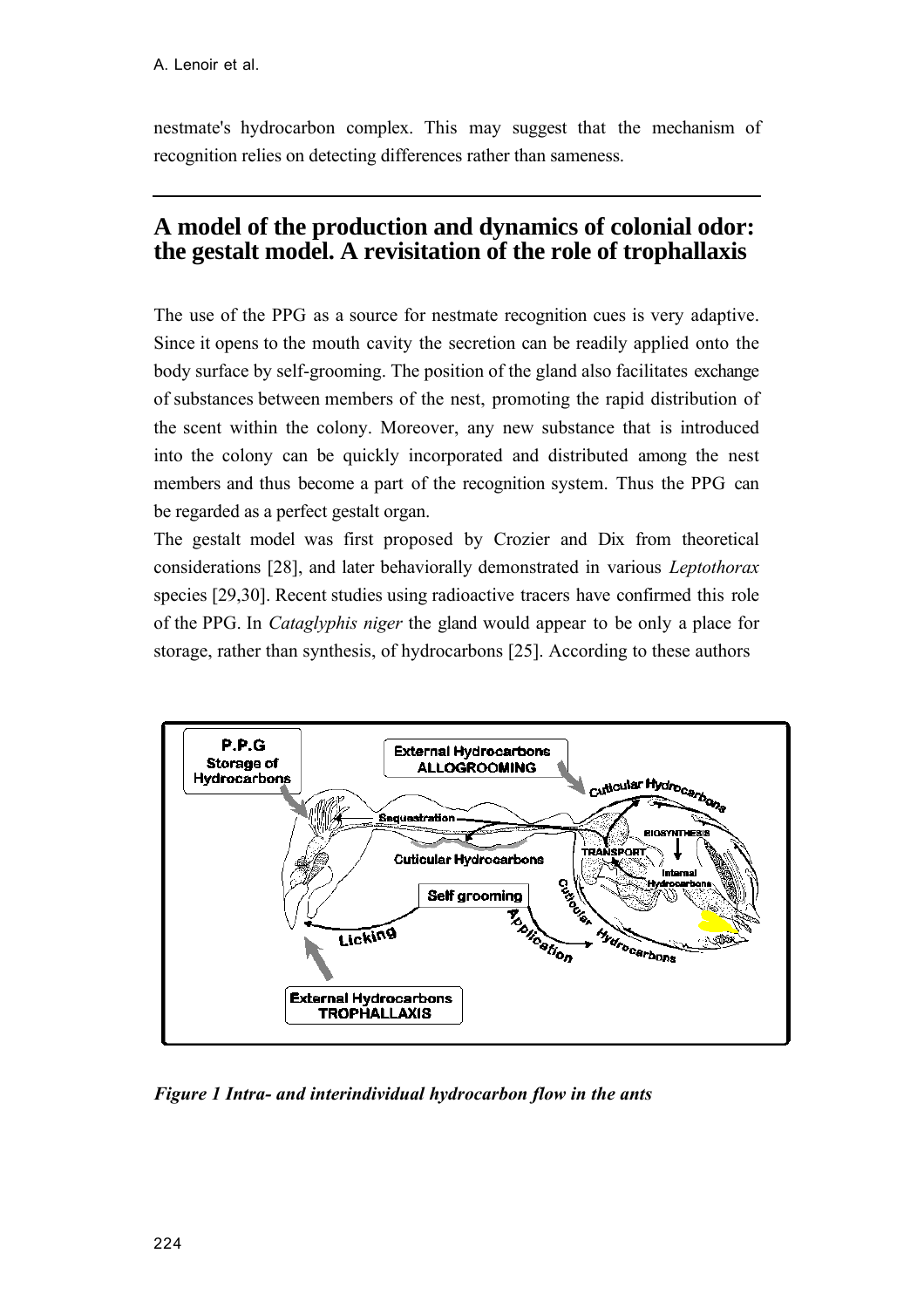the hydrocarbons are synthesized elsewhere in the body, perhaps in the oenocytes like in other insects, and are either secreted directly to the epicuticle, or transported through the haemolymph to the PPG. Encounters between a prelabeled ant and an individual, or group of non-labeled nestmates, further confirmed that hydrocarbons can be transferred from an individual during trophallaxis, directly to the PPG of the partner(s) and then reapplied on its cuticle through autogrooming [25,27]. By constructing encounters in which one or both of the ants had blocked mouthparts, these authors further showed that allogrooming also plays a role, albeit secondary, in the transfer of chemicals. Similar conclusions were reached by deposition of  $(Z)$ -9-tricosene on the cuticle of a *Camponotus vagus* worker and finding this substance on the cuticle and in the PPG of the non treated nestmates [31].

As mentioned earlier, the use of the PPG as a gestalt organ facilitates the incorporation of new or external odors into the colony. It explains nicely how odors from environmental sources are used in nestmate recognition as found in fire ants [32], or how queen derived odors can circulate within the colony (see below). Glandular exchanges also seem to be the key to the ability of artificially mixed species to cohabit [33,34], and may reflect the situation in naturally mixed species colonies (e.g. parasite, slave maker; see later for additional discussion).

The finding that trophallaxis has a cardinal role in the creation of a homogenous colony odor, sheds new light on the function of this behavior. Despite the early hypothesis of Wheeler [35] that social life evolved in insects through trophallaxis between adults and their progeny, there is little documentation on the possible role of this behavior in social evolution. It is not cited at all in the two recent books on social evolution in ants by Bourke and Franks, and Crozier and Pamilo [1,36] and was not used as a factor in the evolutionary processes of ants discussed by Baroni Urbani [37]. It was recently suggested that food offered as part of an appeasement behavior may have selected for more elaborate trophallaxis in social Hymenoptera [38]. Having learned the role of trophallaxis in the exchange of semiochemicals, it was interesting to study how this process occurs in species that do not trophallax. Such a study was recently conducted with the ponerine ant *Pachycondyla apicalis* which has a normal size PPG [39]*.* Using radioactive tracers and dyadic encounters it was confirmed that the ants exchange hydrocarbons between PPG and cuticular surfaces. In contrast to *Cataglyphis niger,* the amount of transfer to the PPG was comparable irrespective of whether the donor had freed or blocked mouthparts. This indicates that all the transferred hydrocarbons to the donor were the result of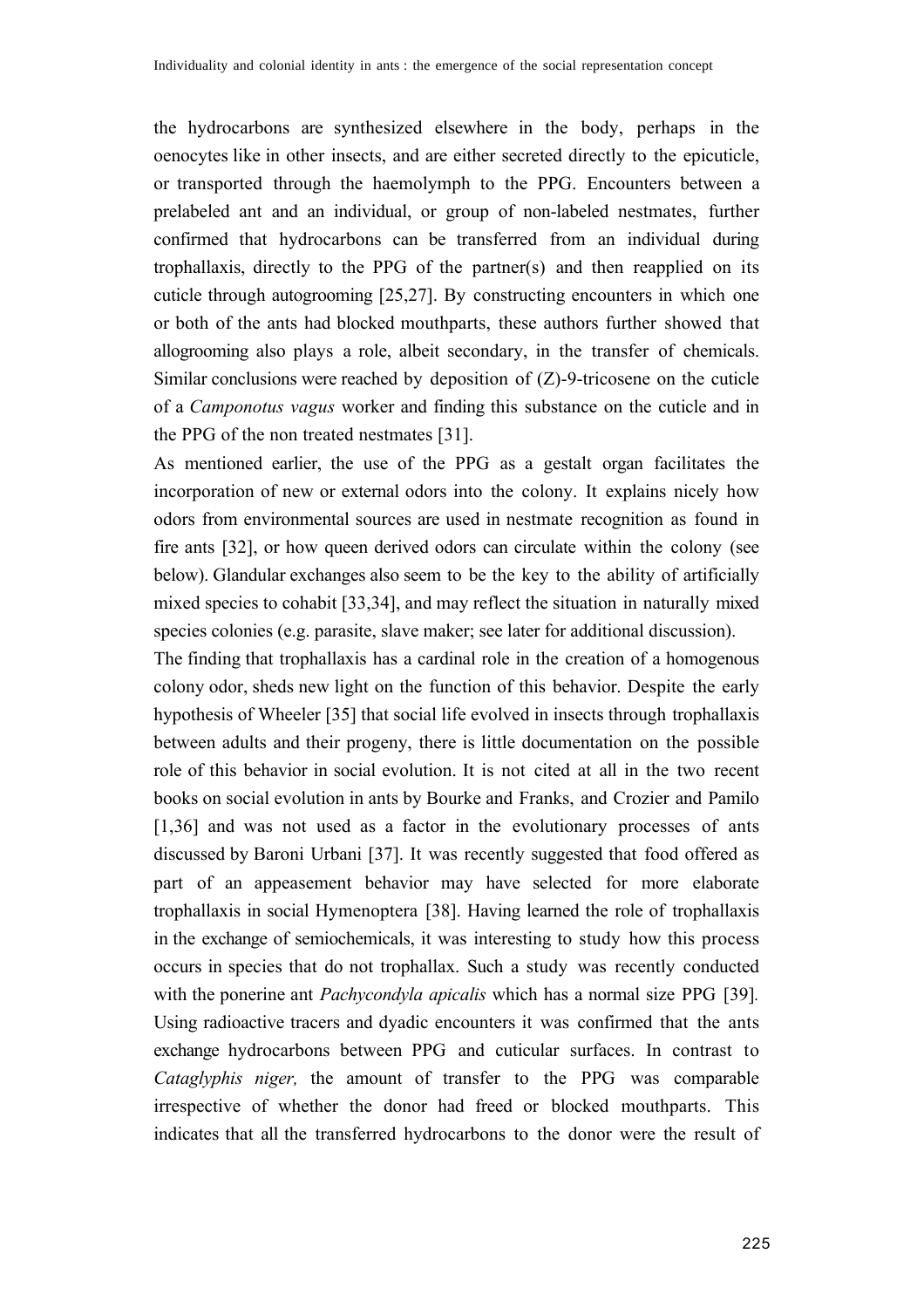allogrooming. Behavioral observations confirmed the absence of trophallaxis in this species. Cue exchange by allogrooming seems to be less effective than trophallaxis, as revealed by the finding that the magnitude of transfer in the 24 hr dyadic encounters of species that employ trophallaxis such as *Manica rubida* or *Cataglyphis niger* is more than three-fold greater than in *P. apicalis*. Nonetheless, transfer by allogrooming may be sufficient for effective cue distribution in the small colonies of *P. apicalis* (80 individuals) [39-40]. Allogrooming is also probably involved in the chemical mimicry of the guest ant *Formicoxenus* which licks its host *Myrmica* very frequently to obtain its cuticular hydrocarbons [41,17].

If the case of *P. apicalis* can be considered as typical to ponerine ants, it would seem that the role of the PPG as a gestalt organ evolved earlier than trophallaxis. It can be postulated that as ant colonies became larger recognition by individual odors became impossible, favoring the evolution of a colonial odor [28]. This in turn necessitated an effective means of odor sharing and the development of an exocrine gland in which the different odors could be admixed. The use of the PPG with its external opening to the mouth cavity was adaptive. Early signs of the role of trophallaxis in cue exchange are observed in *Ponera coarctata* [38] where droplets may comprise postpharyngeal gland secretion rather than food [39]. At a later stage, when colonies evolved to be even larger, transfer by allogrooming became inefficient and transfer by trophallaxis became the major pathway for odor distribution within the colony. Whether trophallaxis evolution resulted from selective pressures to facilitate cue transfer in the colony, or primarily as a means of food transfer that was secondarily adapted for cue transfer, remains an open question.

## **The role of the queen in the composition of recognition cues**

As mentioned above, ants from different colonies bear idiosyncratic compositions of hydrocarbons, even in cases in which they are reared under equal conditions and diet. This suggests a genetic component influencing their composition (see below). The question thus arises as to whose genes affect the colony odor: those of the queen or of the workers? In the case of monogynous and monandrous species the genetic makeup of the colony is rather homogenous, and unless the recognition cues constitute queen specific products, both the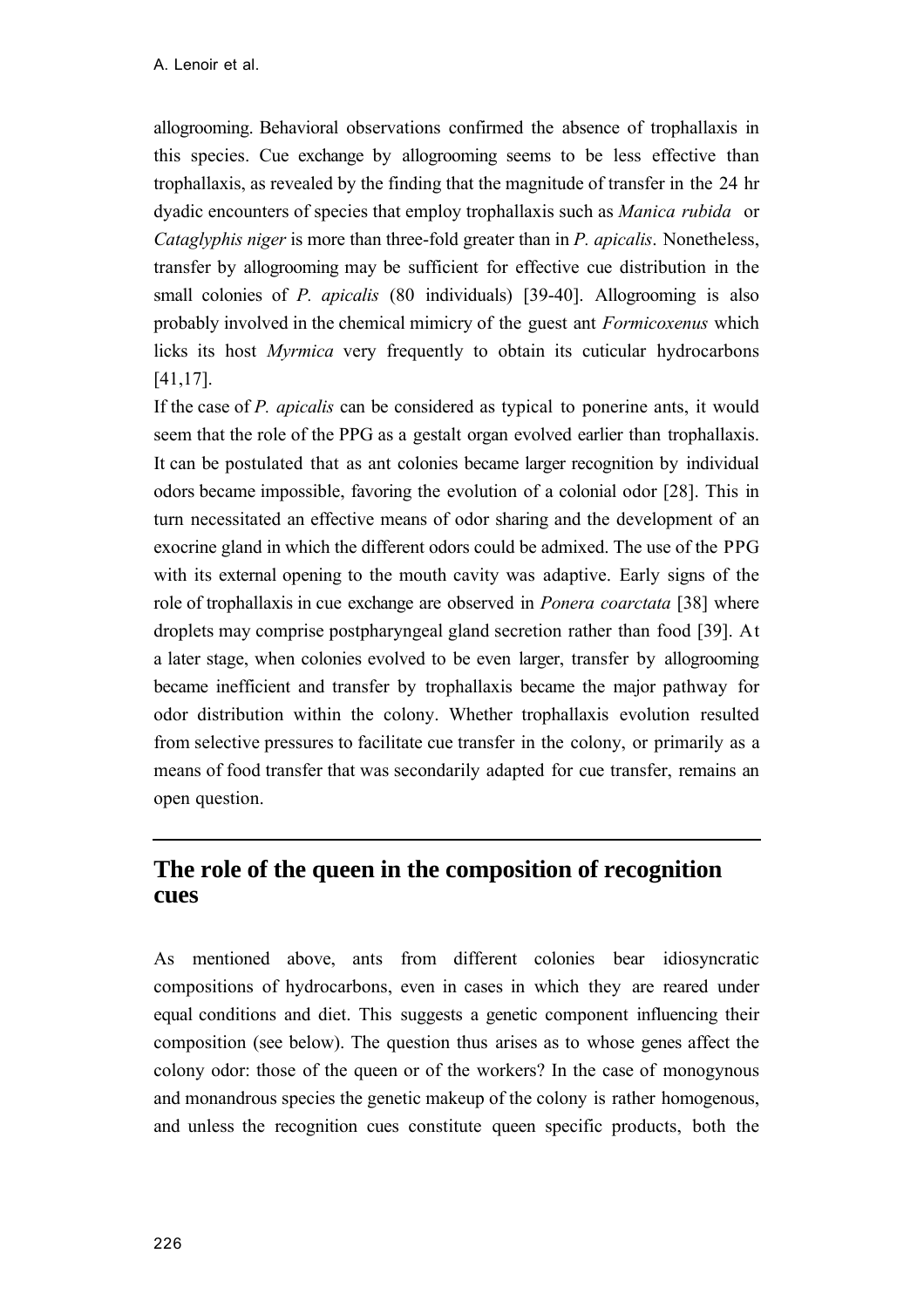queen or the workers can equally contribute to colony odor. In polyandrous monogynous species the genetic makeup of the colony is more heterogeneous and the question regarding the impact of the queen becomes more acute. It is definitely relevant in polygynous species. The solution to this biological problem may not be uniform. The impact of the queen may differ in different species with different social structures.

Of the few studies that have addressed this question, two possible models emerge. The first, based on behavioral experiments in *Camponotus floridanus*, suggests that the queen is the origin of the gestalt [42]. The second, based on biochemical studies in *Cataglyphis niger*, suggests that the queen acquires the average colony odor and therefore positions herself in the center of the gestalt, rather than being its origin (43). These models may not be mutually exclusive, especially in view of the fact that *C. floridanus* is monogynous whereas *C. niger* is polygynous.

The basic hypothesis behind the experiments done with *Camponotus floridanus* was that in a mixed species group consisting of an unequal number of workers from each species and a queen of the minority species, if the workers are responsible for the colony odor then this should have the odor of the majority species. Through a series of elegant studies with such mixed colonies it was demonstrated that whatever the respective number of workers, the colony still bears the odor of the species to which the queen belongs.

The study with *Cataglyphis niger* utilized a more direct approach to address this question (43). Through a series of dyadic and group encounters it was shown that the queen receives more PPG secretion that she tends to give away. It was further shown, that when given the choice, workers preferred to transfer PPG material to the queen rather than to their nestmates. The end result is that the queen possesses three times as much secretion in her gland and, moreover, she always has an average colony odor. This central position of the queen is also suggested from the experiment in which polygynous colonies were split into several daughter monogynous colonies. After several months of separation the hydrocarbon profiles of the daughter colonies diverged (see below), but the queen was always at the average of each respective colony (although the workers in the colony were not necessarily her descendants; Lahav et al., unpublished data).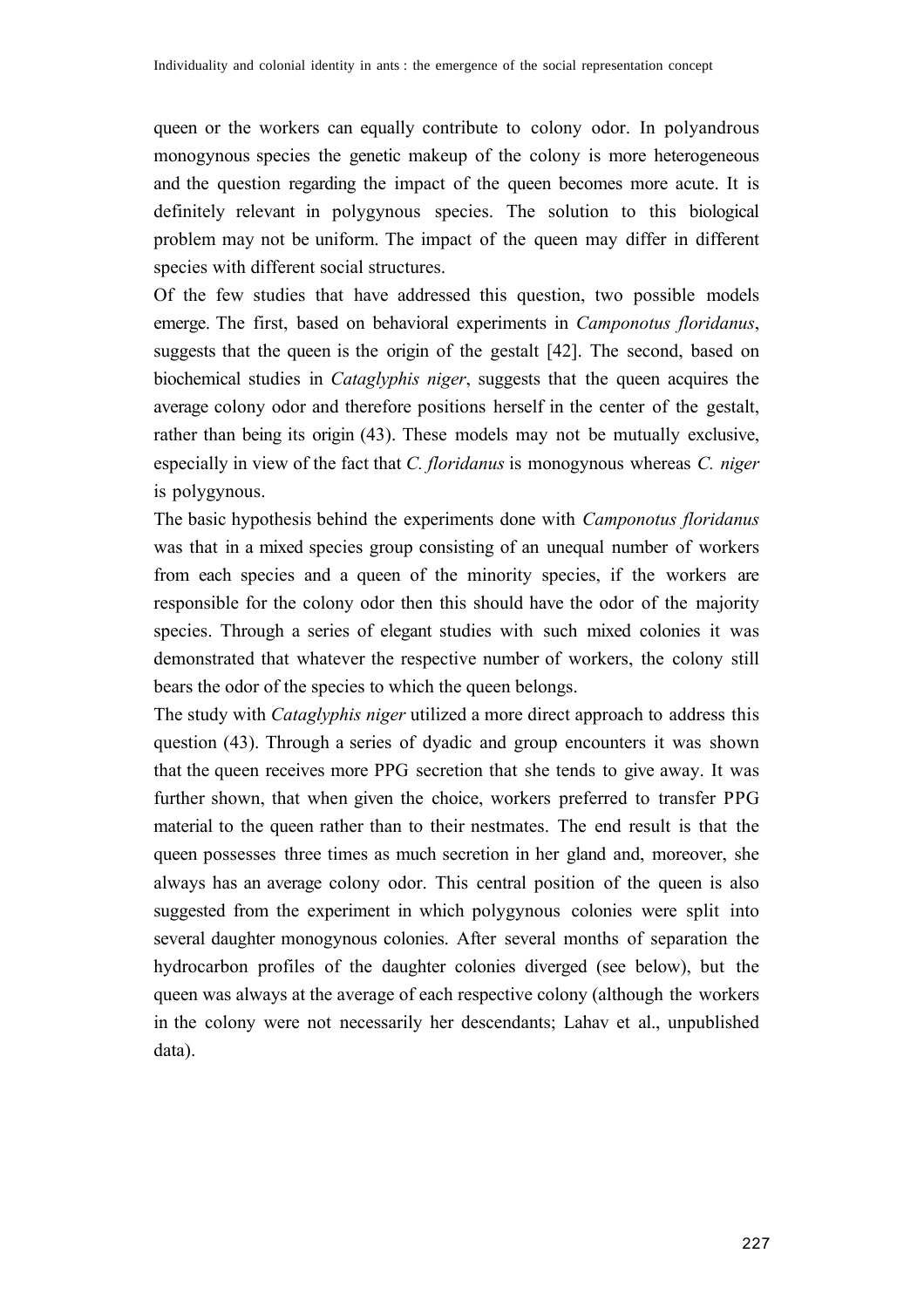### **Genetic and environmental origins of the hydrocarbons**

Many studies have shown that colonial recognition is at least partly determined by genetic factors [4,11]). There is also evidence that hydrocarbon composition is genetically determined. Intermediary cuticular profiles that have been found in areas cohabited by two *Solenopsis* species, are apparently the result of hybridization between these two species [44,45]. In honeybees different patrilines have discriminable cuticular profiles, emphasizing again the genetic components delineating hydrocarbon composition [5].

An environmental origin of the colonial odor must also be considered because the lipid layer of cuticle is a veritable trap for all odors. Some myrmecophiles rub their body against the walls of the nest to acquire the odor of the host colony as camouflage. In bees and wasps nesting material was described to influence colonial recognition [46,47], while in attine ants the quality of food leaves influences the nest odor [48]. In *Leptothorax nylanderi*, which nests in sticks on the forest ground, nestmate recognition is largely influenced by the origin of the stick, being either pine or oak [49]. Ants living in pine wood probably incorporate and use the characteristic conifer odors trapped by their cuticle.

## **Ontogeny of the PPG secretion and changes of hydrocarbon profile with age**

*Cataglyphis niger* callow ants have a visibly structured, but not yet fully developed PPG. There is a clear structural as well as chemical age-dependent development. The epithelial thickness increases with age, reaching its maximum within the first week after emergence, and also showing a progressive development of microvilli and occurrence of lamellar inclusions. Concomitantly there is an increase in the quantity of hydrocarbons present in the gland [50]. A similar chemical ontogeny is also described for *C. iberica* [51]. This glandular ontogeny corroborates nicely with the studies pertaining to the ontogeny of nestmate recognition. Since the early work of Fielde [52] who hypothesized the existence of a progressive odor change with age in ants, other authors have confirmed that there is an age dependent quantitative variation in the production and release of the cues implied in the formation of colonial odor [see 11, 51]. In workers of *Manica rubida* and *Formica selysi*, chemical analysis showed that both species already had their own specific cuticular profiles within 48 hours of emergence, and that their total amount increased with age until they stabilized at the age of one month [53,54]. This quantitative variation in the production of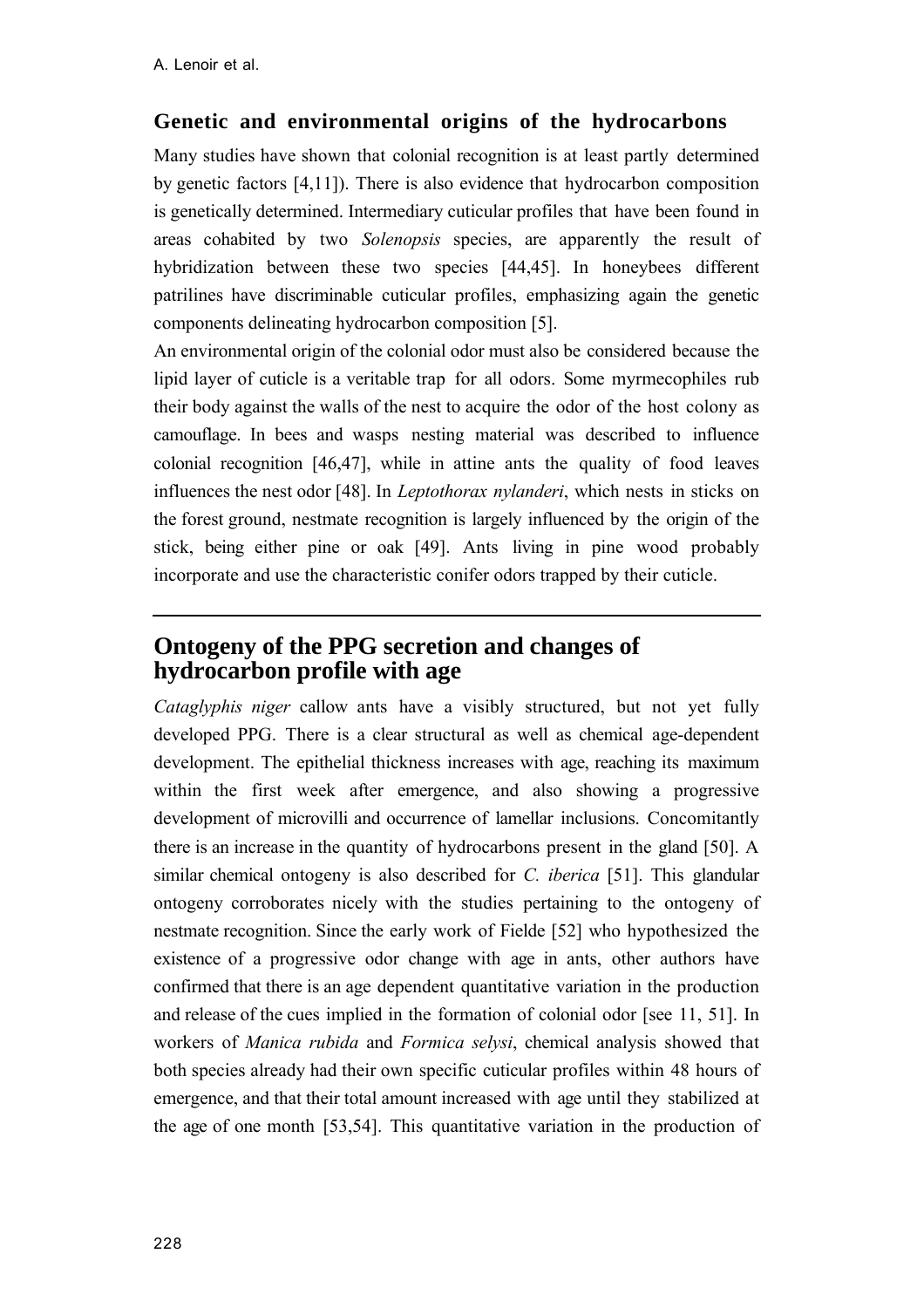chemical cues is also observed in *C. iberica* where worker chemical profiles are distinctive according to age group and gradually converge from a "callow profile" with specific hydrocarbons to a profile characteristic of mature workers [51].

Callow workers are more likely to be accepted into alien colonies than a one week old worker [29,55-58], which may be linked to the weak aggressive behavior, but also due to the weak signal they possess on their cuticle. The lack of external chemical characteristics, which we term "*cuticular chemical insignificance*", also seems to be the basis of the successful formation of artificially mixed species groups of *Manica rubida* and *Formica selysi*. This is followed by a period of *"chemical integration"* that results in a pseudosocial colony, and is possible only with callow workers [53], thus supporting the observations that at this stage the PPG is rather undeveloped (Hefetz and Errard, unpublished data). It is interesting that in more phylogenetically remote species workers must be younger in order to achieve a successful mixed species group [59]. We can speculate that in these cases the qualitative differences between their respective hydrocarbons are high, and the small amount of hydrocarbons that the callow workers possess is enough to signify the differences between the individual species in question. On the other hand, when the species are more related phylogenetically, qualitative differences in the recognition cues are smaller and there is a need for higher quantities to detect the differences between the species. A "*cuticular chemical insignificance*" phenomenon may also be the basis of the successful usurpation by slave maker and parasitic ants. We would like to emphasize that the processes of "*cuticular chemical insignificance*" followed by *"chemical integration"* that we observe in artificially mixed colonies do not necessarily reflect the mechanisms employed by naturally mixed societies. In artificially mixed societies the ants employ, once mutual tolerance has been established (the *cuticular chemical insignificance* phase), their predisposed behavioral repertoire, i.e., cue exchange by trophallaxis and allogrooming, and achieve a uniform colonial odor. Slave makers and parasites on the other hand have seemingly coevolved with their host and any of various mechanisms, from chemical camouflage to the maintenance of independent chemical signatures, could have been selected for.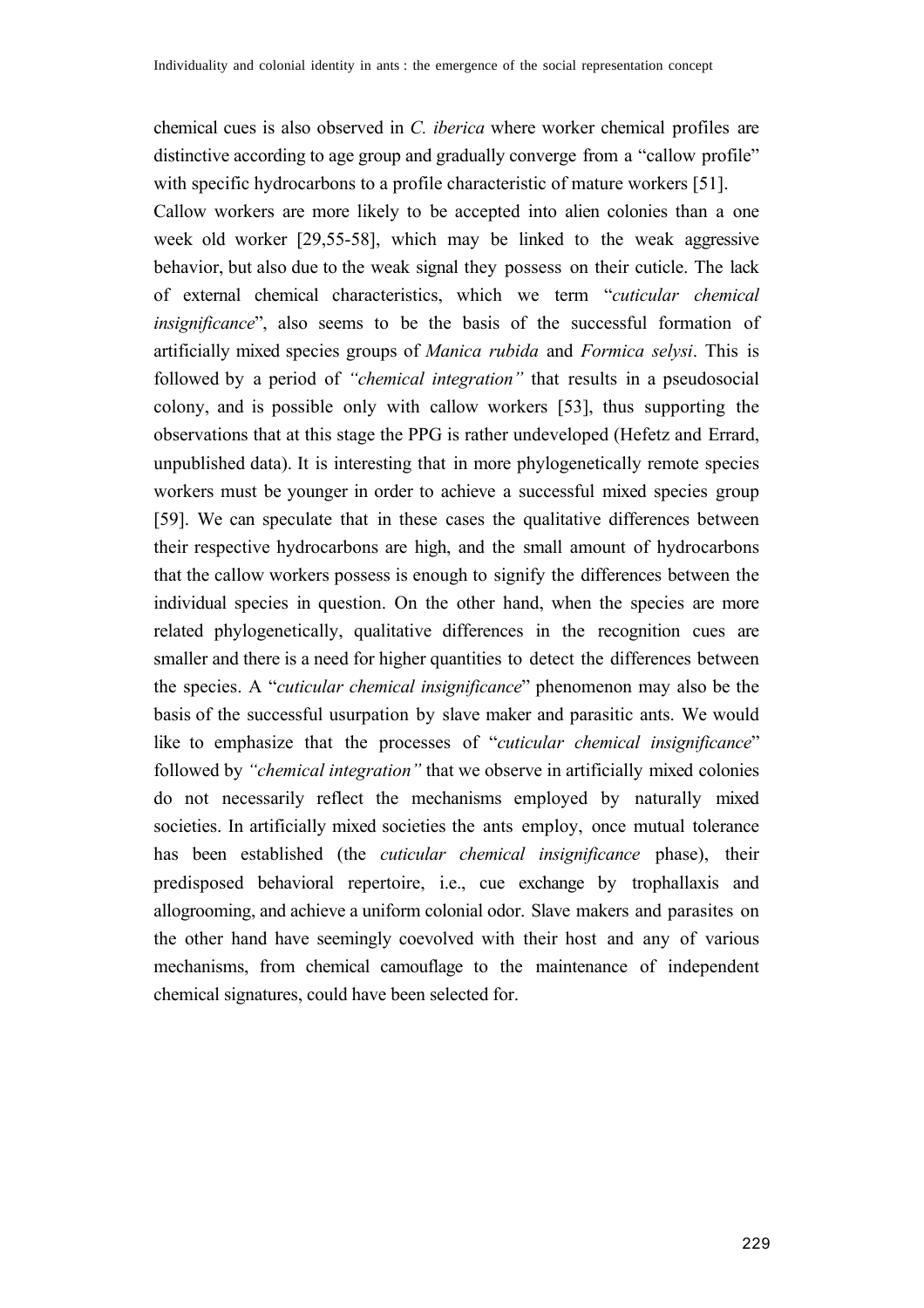#### **Template acquisition**

The template is an "internal representation of the labels expected in kin within the mind of the discriminating individual" [36]. Many ethological observations have shown the existence of a learning period for template acquisition. In all the species studied so far, nestmate recognition cues appear to be learned shortly after eclosion into the adult stage even in species utilizing cues that are primarily genetically determined, as in sweat bees *Lasioglossum zephyrum* [13,2]. Workers reared in mixed groups learn and memorize during their early social experience the allospecific chemical cues, incorporating them into their template and keeping them for at least one year [53,60]. The supposition of an early learning period does not exclude the possibility of template updating (see below).

### **The decision rules**

When encountering another ant, the individual has to compare his own template with the received cues and choose between amicable or aggressive reactions. The response can be evoked according to a threshold rule or can be graded (these are by no means mutually exclusive). In some species (e.g. *C. cursor*, *Myrmica rubra*) ants exhibit scaled aggression from complete rejection to acceptance [19,26,27,32,55]. On the other hand in *Cataglyphis iberica* allocolonial workers are always immediately rejected [61], suggesting that the ants react according to a threshold. A behavioral response according to threshold does not means that discrimination does not follow a gradual scale. In *C. iberica* young workers at the onset of hibernation possess a PPG composition that diverges from the colonial odor [62]. This difference is apparently recognized by older workers since the young workers are preferentially transported to other satellite nests. Since the difference in glandular composition does not elicit aggression, we can assume that they are below the threshold. Thus in this ant we have at least three levels of discrimination with a parallel gradation of dissimilarity in cuticular hydrocarbons: alien (behavioral response expressed as aggression), young (adult transport) and old (various amicable behaviors such as trophallaxis, allogrooming etc.). Although the role of hydrocarbons in nestmate recognition was not demonstrated in this species we draw a parallelism from the experiments with *C. niger*.

Additional evidence for a graded model in discrimination is the longer antennation time observed when the signature differs slightly from the template. This was shown in various *Solenopsis* and *Leptothorax* [63,64] in which nestmates are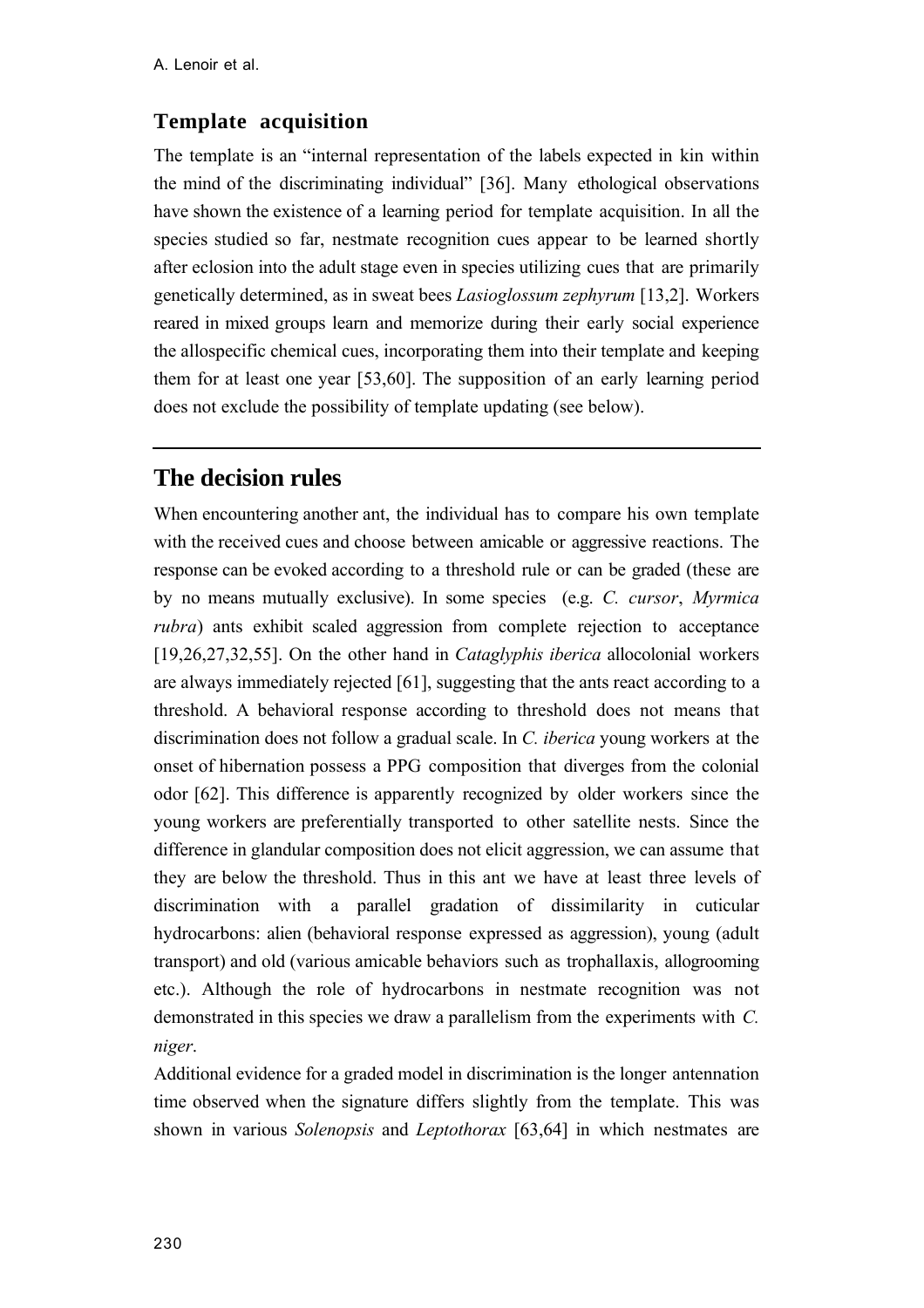recognized immediately when encountered, but any slight difference induces longer inspections and recognition is more difficult. Longer antennation, before actual recognition, presumably the result of slightly diverging cuticular compositions, was also observed in adult *C. iberica* that were reunited after a period of separation [65]. In a colony composed of non related workers mutual antennation was longer than normal [66,67], which was not the case when the workers constituted different matrilines [7].

The conclusion arising from all these studies is that the gestalt colonial odor has a dynamic component and is modified with time according to the composition of the group and/or food, as has been observed in other ants [63,64]. It is further emphasized that there is a graded response to odor/template matching up to a threshold which is variable according to the species.

A new insight into the graded response was achieved in studies that tested the reaction of ants from mixed species colonies that were treated with postpharyngeal secretions under various contexts. Accordingly, it was hypothesized that the deciphering of the signal in the recognition process may be hierarchical and the reaction inverse to the familiarity of the signal. It was further demonstrated that the template to which the signal is compared is acquired, and since the label is dynamic template plasticity must follow. Thus the template is not fixed after the sensitive period, but has to be reinforced via constant perception of nestmate odors [29,68]. In some highly polygynous and pandemic species ants generally accept introduced alien workers. It is possible that the workers are habituated to be confronted with various odors due to low relatedness (the lowest known case is r=0.02 in *Linepithema humile* [69]) and more variable genetic cues [70]. They learn a less restrictive template and consequently their threshold response is very weak, or even entirely absent in pandemic tramp species [71].

## **Discussion and perspectives**

Nestmate recognition is undoubtedly one of the major selective forces in social evolution, and has provided a multidisciplinary subject for research. Although it was a natural theoretical outcome from kin selection considerations, when it came to elucidating the proximal mechanisms, it proved to be a complex question. In order to progress in our understanding of the system, we have on the one hand to differentiate between the label and the template, but at the same time we also have to appreciate that the mechanisms controlling them are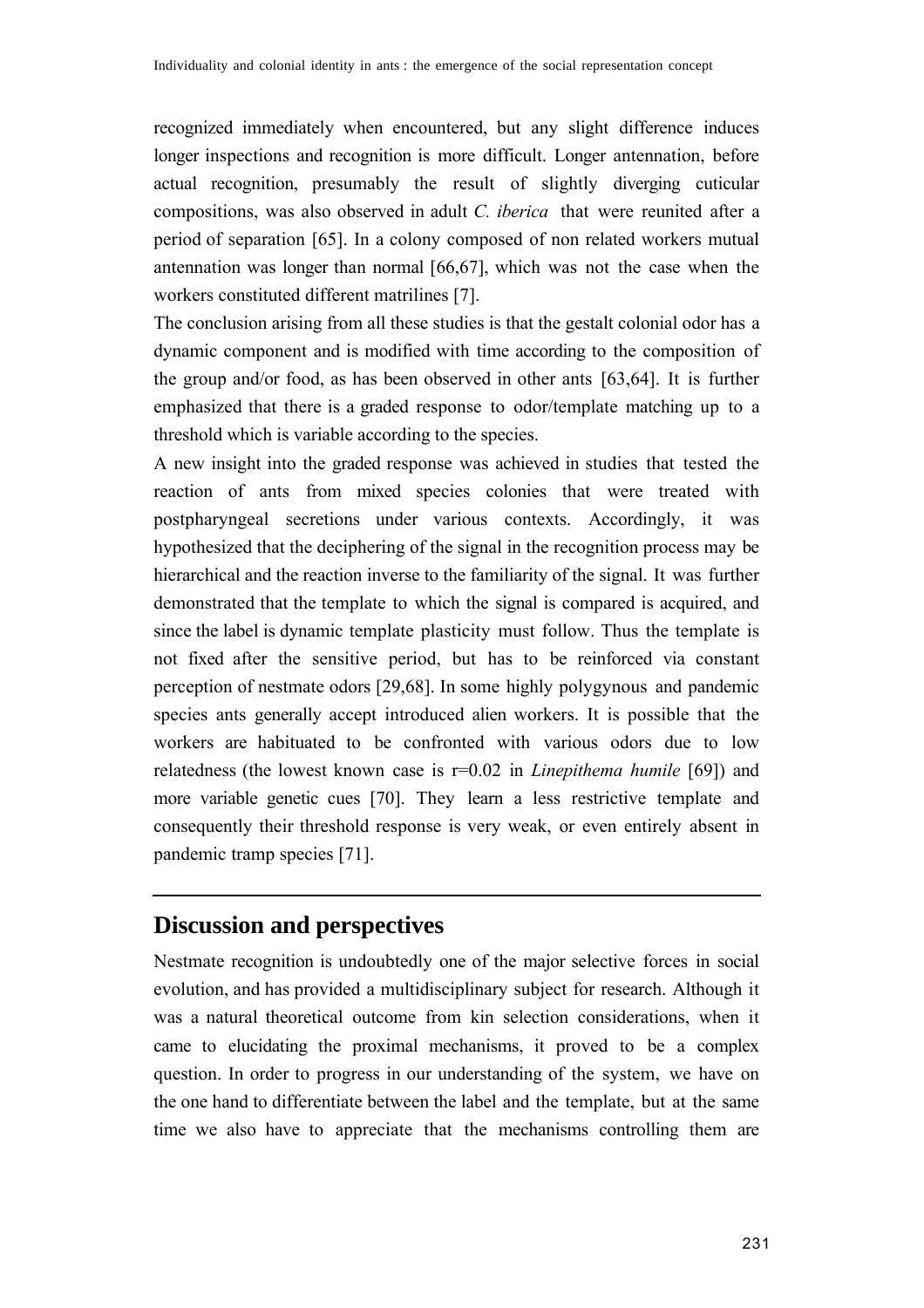interlinked. Our understanding of the nature of the label and its origin has improved considerably in recent years, but we are far from understanding these features regarding the template.

Concerning the label, the theoretical suggestion that a gestalt odor must exist in complex social insects was experimentally substantiated in all the species studied so far. While the theory of the gestalt provided an excellent explanation for the establishment of a colonial odor, biochemical experiments have outlined the processes involved, including the involvement of hydrocarbons as a part of the recognition system, and mutual exchanges as a means for creating the gestalt.

A basic feature of the label is its dynamic character and the ability of the ants to update the cues through their mutual sharing with a subsequent refreshment on the cuticular surface.

There are still open questions regarding the evolution of the label, its glandular origin and its mode of dissipation within the colony, in particular in very populous colonies. Was there a functional evolution of the PPG and comparable glands? Is there a cuticular lipid storing gland in solitary species, or has it evolved specifically in ants? An indication for this kind of convergent evolution comes from a recent study on the biosynthesis of the hydrocarbon sex pheromone of the tiger moth. It appears that the pheromone is biosynthesized in association with the abdominal integument and carried by a specific lipophorin to the pheromone disseminating gland in the abdomen [72].

The chemical gestalt present in the ants can be paralleled to a network. The gestalt is based on a constant flow of "information" and is naturally influenced by the number of participants. While optimizing the system so as to create uniformity, it is obvious that as the system becomes more complex it is liable to more breakdowns. To what extent, then, can the gestalt odor function in large colonies? Does it break down or are there alternative methods for achieving a cohesive closed colony?

The idea of a template has been around for a long time (e.g. hypotheses pertaining to learning and sensitive period), but little experimental progress has been achieved. This is not surprisingly since the experimental paradigms for testing the nature of the template are extremely difficult and multidimensional. We still lack understanding of how nestmate recognition cues are perceived, and at what levels the information is processed. At the behavioral level we know that the manifestation of the tested chemical comprises a complex behavior that is largely dependent on the context of their perception. For example, in the ponerine ant *Pachycondyla apicalis,* the outcome of a dyadic encounter depends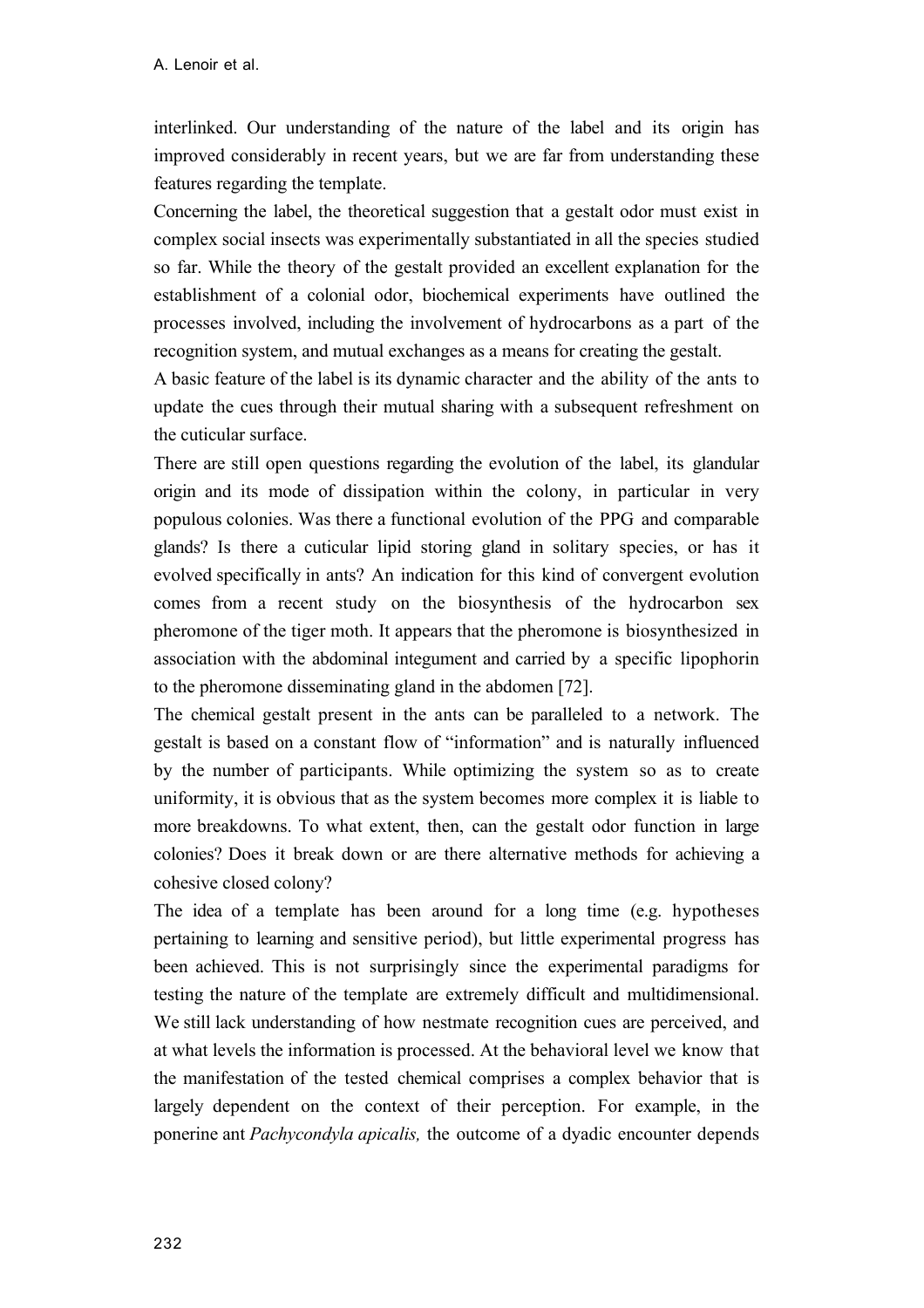on whether the ants are resident or intruders in accordance with the theory of games [40, Fresneau et al. in prep**).**

Another largely unsolved problem regarding the template is the impact of memory on the integration of the perceived signals. Adoption experiments point to the existence of a learning sensitive period during which the sensory imaging of the colony is formed. But this memory evidently has to be plastic rather than fixed, since the experimental evidence demonstrates that the label is continuously updated. Therefore an efficient system has to possess a comparably flexible template system. Returning to the case exhibited by the ponerine ants, ants that are adopted into an alien colony, following experimental manipulation, participate after a while in the defense of their adoptive nest. This means that they have substituted their original template for a new one. There are two alternative hypotheses to explain this phenomenon: the template is memorized, but if it is not reinforced or the stimulus permanently changes, the old memory is erased by a new one; alternatively, the template is not neural but chemical. The ants constantly compare the odor on their body surface (or part of it, e.g. antennae) to the odor perceived at any given moment [73]. This latter system is simpler since the information is already filtered at the peripheral system without a need to refer to memory embedded within the brain. These systems are not mutually exclusive. We hypothesize that the simpler chemical reference could have been selected for in the primitive social species with small colonies. In larger colonies the complexity of the systems increases exponentially and may have also required an internal representation of the colonial identity. We hope that with the advances in insect neuroscience answers to such questions will be resolved.

# **Acknowledgments**

we thank Ms Nomi Paz for the English revision of the text.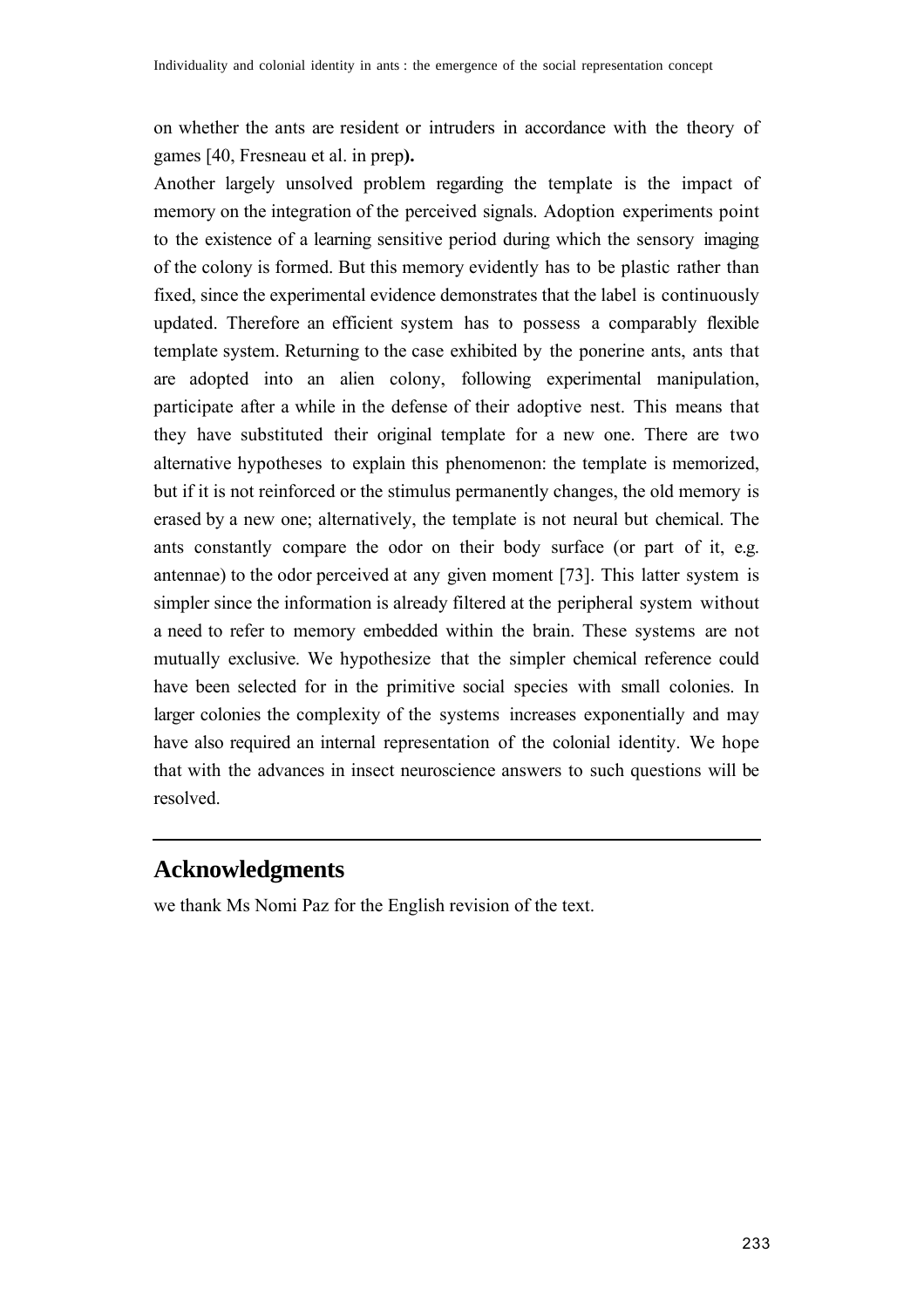## **References**

- 1. Bourke AFG, Franks NR (1995) *Social evolution in ants*. Princeton University Press, Princeton
- 2. Hölldobler B, Wilson EO (1990) *The ants*. Springer-Verlag, Berlin
- 3. Keller L (1997) Indiscriminate altruism: unduly nice parents and siblings. *TREE* 12:99-103
- 4. Breed MD (1997) Chemical cues in kin recognition: criteria for identification, experimental approaches, and the honey bee as an example. Vander Meer RK, Breed MD, Winston M, Espelie C (eds). *Pheromone communication in social insects: ants, wasps, bees and termites*, 57-78.
- 5. Arnold G, Quenet B, Cornuet J-M, Masson C, De Schepper B, Estoup A, Gasqui P (1996) Kin recognition in honeybees. *Nature* 379:498
- 6. Bernasconi G, Keller L (1996) Reproductive conflicts in cooperative associations of fire ant queens (*Solenopsis invicta*). *Proc R Soc Lond B* 263:509-513
- 7. Carlin NF, Reeve HK, Cover SP (1993) Kin discrimination and division of labor among matrilines in the polygynous carpenter ant, *Camponotus planatus*. Keller L (ed). *Queen number and sociality in insects*. Oxford University Press, 362-401
- 8. Queller DC, Hughes CR, Strassmann JE (1990) Wasps fail to make distinctions. *Nature* 344:388
- 9. Snyder LE (1993) Non-random behavioural interactions among genetic subgroups in a polygynous ant. *Anim Behav* 46:431-439
- 10.DeHeer CJ, Ross KG (1997) Lack of detectable nepotism in multiple-queen colonies of the fire ant *Solenopsis invicta* (Hymenoptera: Formicidae). *Behav Ecol Sociobiol* 40:27-33
- 11.Vander Meer RK, Morel L (1998) Nestmate recognition in ants. Vander

Meer RK, Breed MD, Winston M, Espelie C (eds). *Pheromone communication in social insects: ants, wasps, bees and termites*, pp. 79-103.

- 12.Jaisson P (1991) Kinship and fellowship in ants and social wasps. Hepper PG (ed). *Kin recognition*. Cambridge University Press, Cambridge, 60-93
- 13.Greenberg L (1979) Genetic component of bee odor in kin recognition. *Science* 206:1095-1097
- 14.Howard RW (1993) Cuticular hydrocarbons and chemical communication. Stanley-Samuelson DW, Nelson DR (eds). *Insect lipids: chemistry, biochemistry and biology*. Univ. Nebraska Press, 179-226
- 15.Lorenzi MC, Bagnères A-G, Clément J-L (1996) The role of cuticular hydrocarbons in social insects: is it the same in paper wasps? Turillazzi S, West-Eberhard MJ (eds). *Natural history and evolution of paper wasps*. Oxford University Press, Oxford, 178-189
- 16.Howard RW, Stanley-Samuelson DW, Akre RD (1990) Biosynthesis and chemical mimicry of cuticular hydrocarbons from the obligate predator, *Microdon albicomatus* Novak (Diptera: Syrphidae) and its ant prey, *Myrmica incompleta* Provancher (Hymenoptera: Formicidae). *J Kansas Entomol Soc* 63:437-443
- 17.Lenoir A, Malosse C, Yamaoka R (1997) Chemical mimicry between parasitic ants of the genus *Formicoxenus* and their host *Myrmica* (Hymenoptera, Formicidae). *Biochem System Ecol* 25:379-389
- 18.Dahbi A, Lenoir A, Tinaut A, Taghizadeh T, Francke W, Hefetz A (1996) Chemistry of the postpharyngeal gland secretion and its implication for the phylogeny of Iberian *Cataglyphis* species (Hymenoptera, Formicidae). *Chemoecology*; 7: 163-171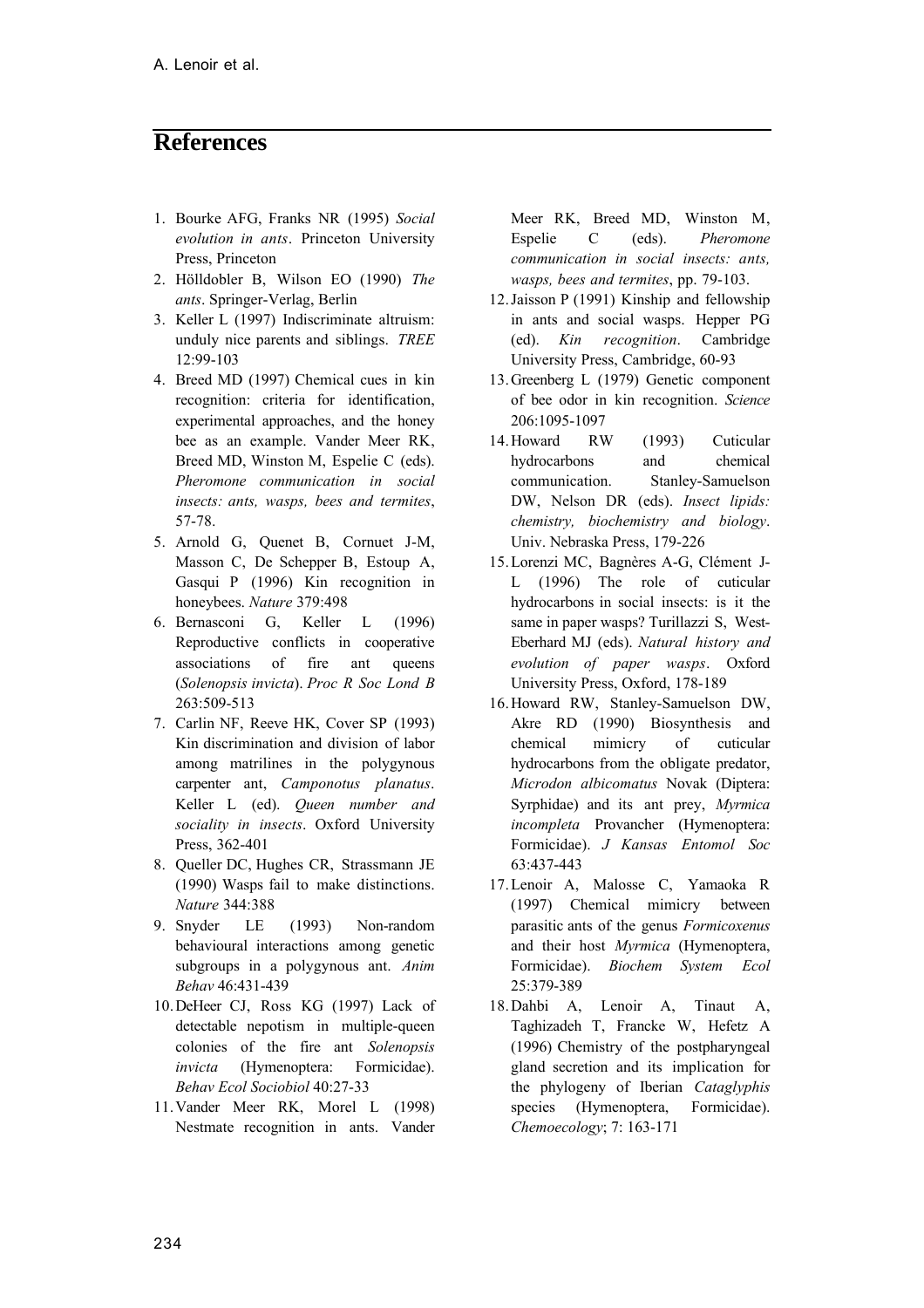- 19.Nowbahari E, Lenoir A, Clément J-L, Lange C, Bagnères A-G, Joulie C (1990) Individual, geographical and experimental variation of cuticular hydrocarbons of the ant *Cataglyphis cursor* (Hymenoptera: Formicidae): Their use in nest and subspecies recognition. *Biochem System Ecol* 18:63-73
- 20.Bonavita-Cougourdan A, Clément J-L, Lange C (1993) Functional subcaste discrimination (foragers and broodtenders) in the ant *Camponotus vagus* Scop.: Polymorphism of cuticular hydrocarbon patterns. *J Chem Ecol* 19:1461-1477
- 21.Franks NR, Blum MS, Smith R, Allies AB (1990) Behaviour and chemical disguise of cuckoo ant *Leptothorax kutteri* in relation to its host *Leptothorax acervorum*. *J Chem Ecol* 16:1431-1444
- 22.Meskali M, Provost E, Bonavita-Cougourdan A, Clément J-L (1995) Behavioural effects of an experimental change in the chemical signature of the ant *Camponotus vagus* (Scop.). *Insectes Soc* 42:347-358
- 23.Bagnères A-G, Morgan ED (1991) The postpharyngeal glands and the cuticle of Formicidae contain the same hydrocarbons. *Experientia* 47:106-111
- 24.Do Nascimento RR, Billen J, Morgan ED (1993) The exocrine secretions of the jumping ant *Harpegnathos saltator*. *Comp Biochem Physiol B Comp Bioch* 104:505-508
- 25.Soroker V, Vienne C, Hefetz A (1995) Hydrocarbon dynamics within and between nestmates in *Cataglyphis niger* (Hymenoptera, Formicidae). *J Chem Ecol* 21:365-378
- 26.Hefetz A, Errard C, Chambris A, Le Négrate A (1996) Postpharyngeal gland secretion as a modifier of aggressive behavior in the myrmicine ant *Manica rubida*. *J Ins Behav* 9:709-717
- 27.Soroker V, Vienne C, Hefetz A, Nowbahari E (1994) The postpharyngeal gland as a "gestalt" organ for nestmate

recognition in the ant *Cataglyphis niger*. *Naturwissenschaften* 81:510-513

- 28.Crozier RH, Dix MW (1979) Analysis of two genetic models for the innate components of colony odor in social Hymenoptera. *Behav Ecol Sociobiol* 4:217-224
- 29.Alloway TM (1997) The role of workers and queens in the colony-member recognition systems of ants. Are there any differences that predispose some kinds of ants to social parasitism? Greenberg G, Tobach E (eds). *Comparative psychology of invertebrates. The field and laboratory study of insect behavior*. Garland, New York, 193-219
- 30.Stuart RJ (1988) Collective cues as a basis for nestmate recognition in polygynous Leptothoracine ants. *Proc Nat Acad Sci USA* 85:4572-4575
- 31.Meskali M, Bonavita-Cougourdan A, Provost E, Bagnères A-G, Dusticier G, Clément J-L (1995) Mechanism underlying cuticular hydrocarbon homogeneity in the ant *Camponotus vagus* (Scop.) (Hymenoptera: Formicidae): role of postpharyngeal glands. *J Chem Ecol* 21:1127-1148
- 32.Obin MS, Vander Meer RK (1988) Sources of nestmate recognition cues in the imported fire ant *Solenopsis invicta* Buren (Hymenoptera: Formicidae). *Anim Behav* 36:1361-1370
- 33.Hefetz A, Errard C, Cocojaru M (1992) Heterospecific substances in the postpharyngeal gland secretion of ants in mixed groups. *Naturwissenschaften* 79:417-420
- 34.Vienne C, Soroker V, Hefetz A (1995) Congruency of hydrocarbon patterns in heterospecific groups of ants: transfer and/or biosynthesis? *Insectes Soc* 42:267-277
- 35.Wheeler WM (1928) *The social insects: their origin and evolution*. Kegan Paul, Treanch, Trubner & Co, London
- 36.Crozier RH, Pamilo P (1996) *Evolution of social insect colonies, sex allocation and kin selection*. Oxford University Press, Oxford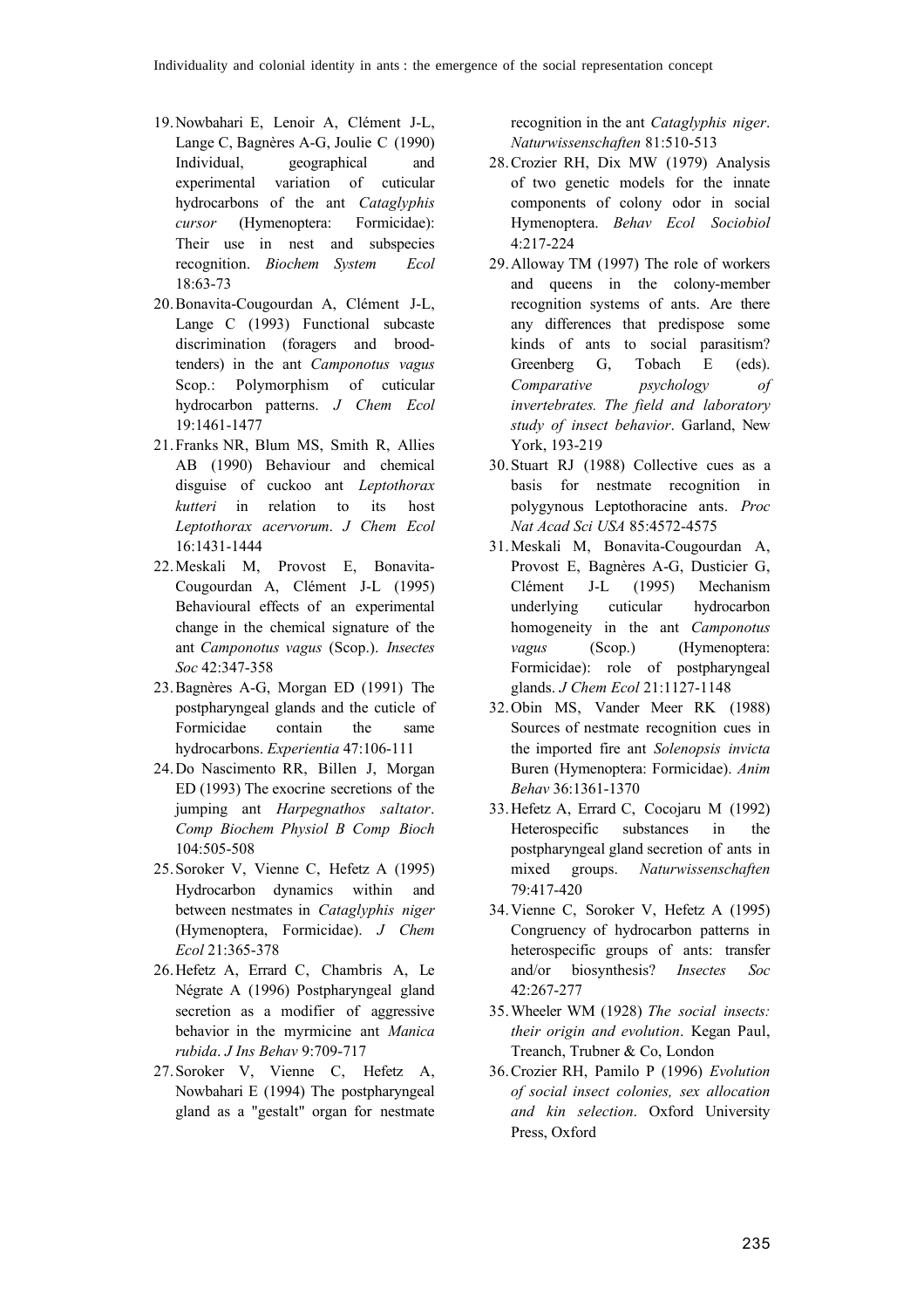- 37.Baroni Urbani C (1989) Phylogeny and behavioural evolution in ants, with a discussion of the role of behaviour in evolutionary processes. *Ethol Ecol Evol* 1:137-168
- 38.Liebig J., Heinze J., Hölldobler B. (1997) Trophallaxis and aggression in the Ponerine ant, *Ponera coarctata*: implications for the evolution of liquid food exchange in the Hymenoptera. *Ethology* 103:707-722
- 39.Soroker V, Fresneau D, Hefetz A (1998) The formation of colony odor in the ponerine ant *Pachycondyla apicalis* (Formicinae: Ponerinae). *J Chem Ecol*; 24:1077-1090.
- 40.Fresneau D (1994) Biologie et comportement social d'une fourmi ponérine néotropicale (*Pachycondyla apicalis*). Thesis Doctorat État Université Paris Nord
- 41.Errard C, Fresneau D, Heinze J, Francoeur A, Lenoir A (1997) Social organization in the guest-ant *Formicoxenus provancheri*. *Ethology* 103:149-159
- 42.Carlin NF, Hölldobler B (1987) The kin recognition system of carpenter ants *(Camponotus* spp.) II. Larger colonies. *Behav Ecol Sociobiol* 20:209-217
- 43.Lahav S, Hefetz A, Vander Meer RK (1998) Nestmate recognition in the ant cataglyphis niger: do queen matter? *Behav Ecol Sociobiol* in press*.*
- 44.Ross KG, Vander Meer RK, Fletcher DJC, Vargo EL (1987) Biochemical phenotypic and genetic studies of two introduced fire ants and their hybrids (Hymenoptera: Formicidae). *Evolution* 41:280-293
- 45.Vander Meer RK, Lofgren CS, Alvarez FM (1985) Biochemical evidence for hybridization in fire ants. *Florida Entomol* 68:501-506
- 46.Breed MD, Garry MF, Pearce AN, Hibbard BE, Page REJ (1995) The role of wax comb in honey bee nestmate recognition. *Anim Behav* 50:489-496
- 47.Gamboa GJ (1996) Kin recognition in social wasps. Turillazzi S, West-Eberhard MJ (eds). *Natural history and*

*evolution of paper wasps*. Oxford Univ Press, Oxford, 161-177

- 48.Jutsum AT, Saunders E, Cherrett JM (1979) Intraspecific agression in leafcutting ant *Acromyrmex octospinosus*. *Anim Behav* 27:839-844
- 49.Heinze J, Foitzik S, Hippert A, Hölldobler B (1996) Apparent dearenemy phenomenon and environmentbased recognition cues in the ant *Leptothorax nylanderi*. *Ethology* 102:510-522
- 50.Soroker V, Hefetz A, Cocojaru M, Billen JPJ, Francke J, Francke W (1995) Structural and chemical ontogeny of the postpharyngeal gland in the desert ant *Cataglyphis niger*. *Physiol Entomol* 20:323-329
- 51.Dahbi A., Cerdá X., Lenoir A. Ontogeny of colonial hydrocarbon label in callow workers of the ant *Cataglyphis iberica*. *C. R. Acad. Sci. Paris*, in press
- 52.Fielde AM (1905) The progressive odor of ants. *Biol Bull Marine Lab , Woods Hole* 10:1-16
- 53.Errard C (1994) Development of interspecific recognition behavior in the ants *Manica rubida* and *Formica selysi* (Hymenoptera: Formicidae) reared in mixed-species groups. *J Insect Behav* 7:83-99
- 54.Errard C, Jaisson P (1991) Les premières étapes de la reconnaissance interspécifique chez les fourmis, *Manica rubida* et *Formica selysi* (Hymenoptera: Formicidae) élevées en colonies mixtes. *C R Acad Sci Paris* 313, sér III:73-80
- 55.Carlin NF, Hölldobler B (1986) The kin recognition system of carpenter ants *(Camponotus* spp.) I. Hierarchical cues in small colonies. *Behav Ecol Sociobiol 19,123-134*
- 56.Morel L, Vander Meer RK, Lavine BK (1988) Ontogeny of nestmate recognition cues in the red carpenter ant (*Camponotus floridanus*). *Behav Ecol Sociobiol* 22:175-183
- 57.Nowbahari E, Lenoir A (1989) Age related changes in aggression in ant *Cataglyphis cursor* (Hymenoptera,